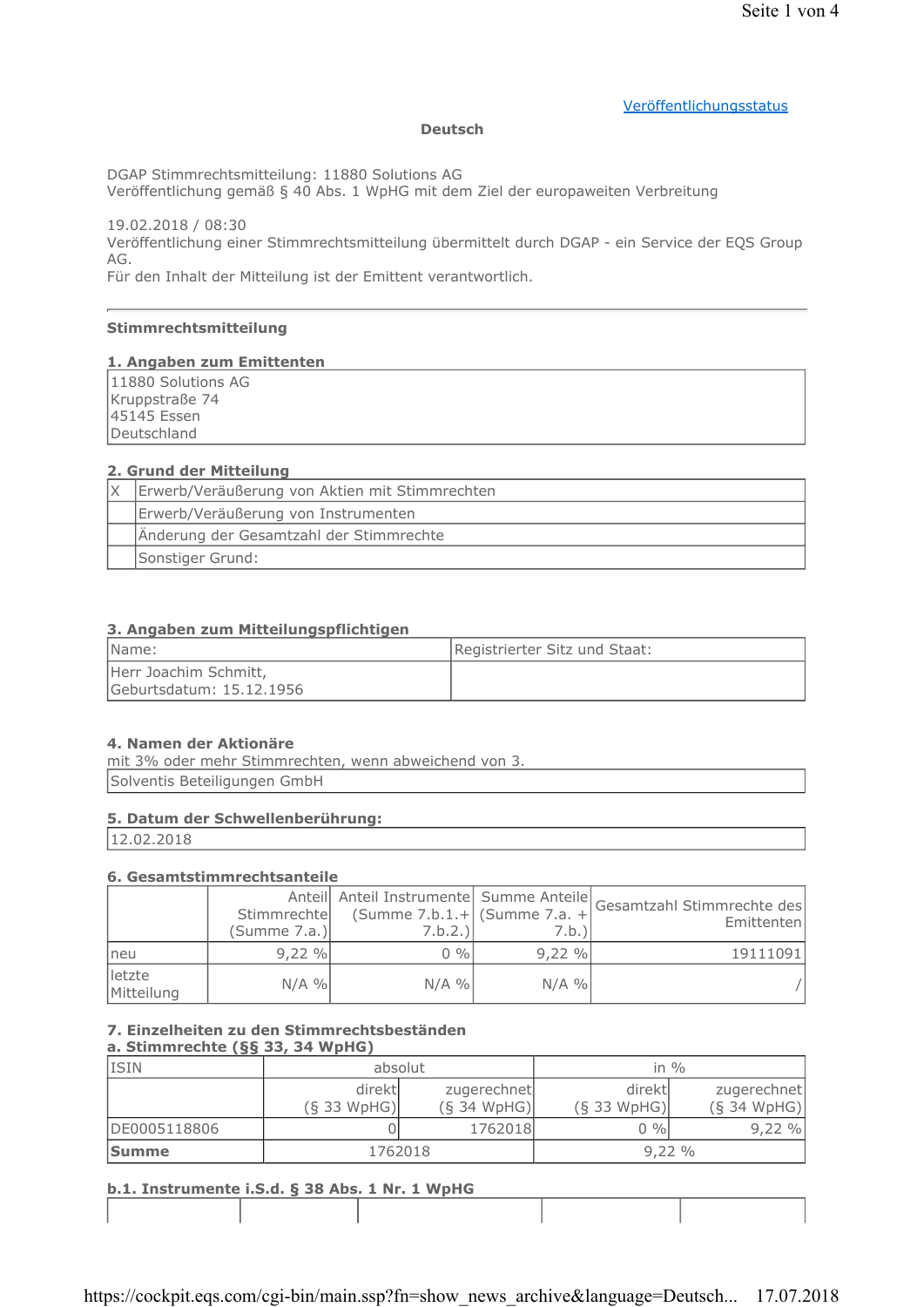|             |              | <b>Summe</b>        |         | $0\%$                      |
|-------------|--------------|---------------------|---------|----------------------------|
|             |              |                     |         | $\frac{9}{0}$              |
| Instruments | Verfall      | Laufzeit            | absolut | $\%$                       |
| Art des     | Fälligkeit / | Ausübungszeitraum / |         | Stimmrechte Stimmrechte in |

## b.2. Instrumente i.S.d. § 38 Abs. 1 Nr. 2 WpHG

| Art des<br>Instruments | Fälligkeit /<br>Verfall | Ausübungs-<br>zeitraum /<br>Laufzeit | Barausgleich oder<br>physische<br>Abwicklung | absolutl | Stimmrechte Stimmrechte<br>in $\%$ |
|------------------------|-------------------------|--------------------------------------|----------------------------------------------|----------|------------------------------------|
|                        |                         |                                      |                                              |          | $\frac{0}{0}$                      |
|                        |                         |                                      | <b>Summe</b>                                 |          | $0\%$                              |

## 8. Informationen in Bezug auf den Mitteilungspflichtigen

Mitteilungspflichtiger (3.) wird weder beherrscht noch beherrscht Mitteilungspflichtiger andere Unternehmen mit melderelevanten Stimmrechten des Emittenten (1.).

Vollständige Kette der Tochterunternehmen beginnend mit der obersten beherrschenden Person oder dem obersten beherrschenden Unternehmen:

| Unternehmen                                  | Stimmrechte in %,<br>wenn 3% oder höher | Instrumente in %,<br>wenn 5% oder höher | Summe in %,<br>wenn 5% oder<br>höher |
|----------------------------------------------|-----------------------------------------|-----------------------------------------|--------------------------------------|
| Joachim Schmitt                              | $-9/0$                                  | $-9/0$                                  | $-9/0$                               |
| Sigma Beteiligungs- und<br>Verwaltungs- GmbH | $-9/0$                                  | $-9/0$                                  | $-9/0$                               |
| Solventis AG                                 | $-9/6$                                  | $-9/0$                                  | $-9/0$                               |
| Solventis Beteiligungen<br>GmbH              | 8,16 %                                  | $-9/0$                                  | 8,16%                                |

## 9. Bei Vollmacht gemäß § 34 Abs. 3 WpHG

| (nur möglich bei einer Zurechnung nach § 34 Abs. 1 Satz 1 Nr. 6 WpHG) |                             |  |
|-----------------------------------------------------------------------|-----------------------------|--|
| Datum der Hauptversammlung:                                           |                             |  |
| Gesamtstimmrechtsanteil nach der Hauptversammlung:                    | % (entspricht Stimmrechten) |  |

## 10. Sonstige Erläuterungen:

19.02.2018 Die DGAP Distributionsservices umfassen gesetzliche Meldepflichten, Corporate News/Finanznachrichten und Pressemitteilungen. Medienarchiv unter http://www.dgap.de

| Sprache:     | Deutsch            |
|--------------|--------------------|
| Unternehmen: | 11880 Solutions AG |
|              | Kruppstraße 74     |
|              | 45145 Essen        |
|              | Deutschland        |
| Internet:    | www.11880.com      |

Ende der Mitteilung

DGAP News-Service

655173 19.02.2018

#### **Englisch**

DGAP Voting Rights Announcement: 11880 Solutions AG Release according to Article 40, Section 1 of the WpHG [the German Securities Trading Act] with the objective of Europe-wide distribution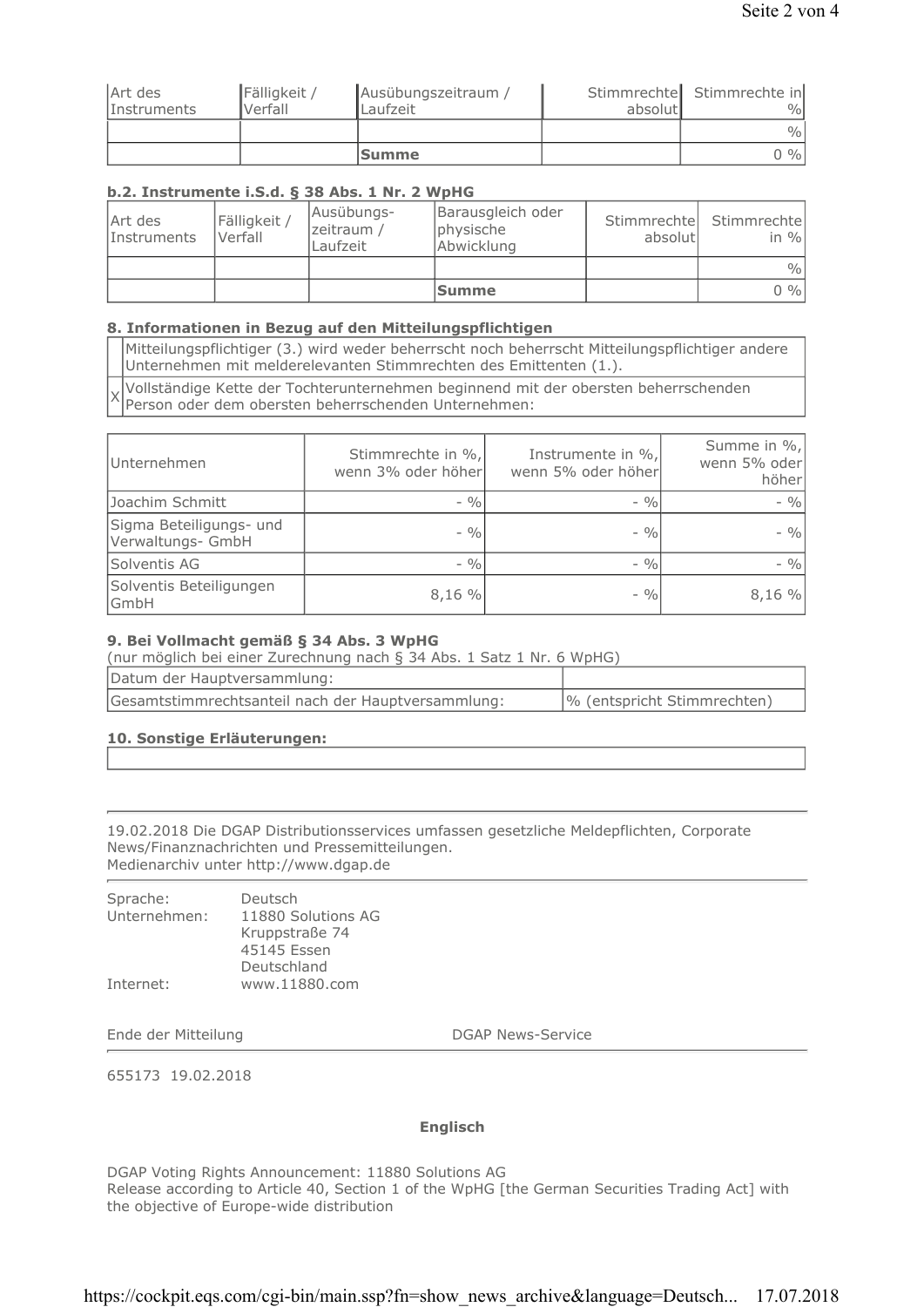19.02.2018 / 08:30 Dissemination of a Voting Rights Announcement transmitted by DGAP - a service of EQS Group AG. The issuer is solely responsible for the content of this announcement.

#### **Notification of Major Holdings**

## 1. Details of issuer

| 11880 Solutions AG            |  |
|-------------------------------|--|
|                               |  |
| Kruppstraße 74<br>45145 Essen |  |
| Germany                       |  |

#### 2. Reason for notification

| Acquisition/disposal of shares with voting rights |
|---------------------------------------------------|
| Acquisition/disposal of instruments               |
| Change of breakdown of voting rights              |
| Other reason:                                     |

#### 3. Details of person subject to the notification obligation

| Name:                                             | City and country of registered office: |
|---------------------------------------------------|----------------------------------------|
| Mr Joachim Schmitt,<br>Date of birth: 15 Dec 1956 |                                        |

## 4. Names of shareholder(s)

holding directly 3% or more voting rights, if different from 3. Solventis Beteiligungen GmbH

#### 5. Date on which threshold was crossed or reached:

12 Feb 2018

## **6. Total positions**

|                          | % of voting rights<br>attached to shares<br>(total of 7.a.) | % of voting rights<br>through instruments<br>$(total of 7.b.1 + 7.b.2)$ | total of<br>$(7.a. +$<br>7.b. | both in % total number of voting<br>rights of issuer |
|--------------------------|-------------------------------------------------------------|-------------------------------------------------------------------------|-------------------------------|------------------------------------------------------|
| Resulting<br>situation   | 9.22 %                                                      | $0\%$                                                                   | 9.22%                         | 19111091                                             |
| Previous<br>notification | $N/A$ %                                                     | $N/A$ %                                                                 | $N/A$ %                       |                                                      |

## 7. Notified details of the resulting situation

a. Voting rights attached to shares (Sec.s 33, 34 WpHG)

| <b>ISIN</b>  | absolute                  |                            | in $\%$                   |                            |
|--------------|---------------------------|----------------------------|---------------------------|----------------------------|
|              | directl<br>(Sec. 33 WpHG) | indirect<br>(Sec. 34 WpHG) | directl<br>(Sec. 33 WpHG) | indirect<br>(Sec. 34 WpHG) |
| DE0005118806 |                           | 1762018                    | $0\%$                     | 9.22 %                     |
| <b>Total</b> | 1762018                   |                            | $9.22\%$                  |                            |

#### b.1. Instruments according to Sec. 38 para. 1 No. 1 WpHG

| Type of<br>instrument | date | Expiration or maturity Exercise or conversion<br>period | absolute | Voting rights Voting rights<br>in $\%$ |
|-----------------------|------|---------------------------------------------------------|----------|----------------------------------------|
|                       |      |                                                         |          | $\frac{0}{0}$                          |
|                       |      | <b>Total</b>                                            |          | 0 %                                    |